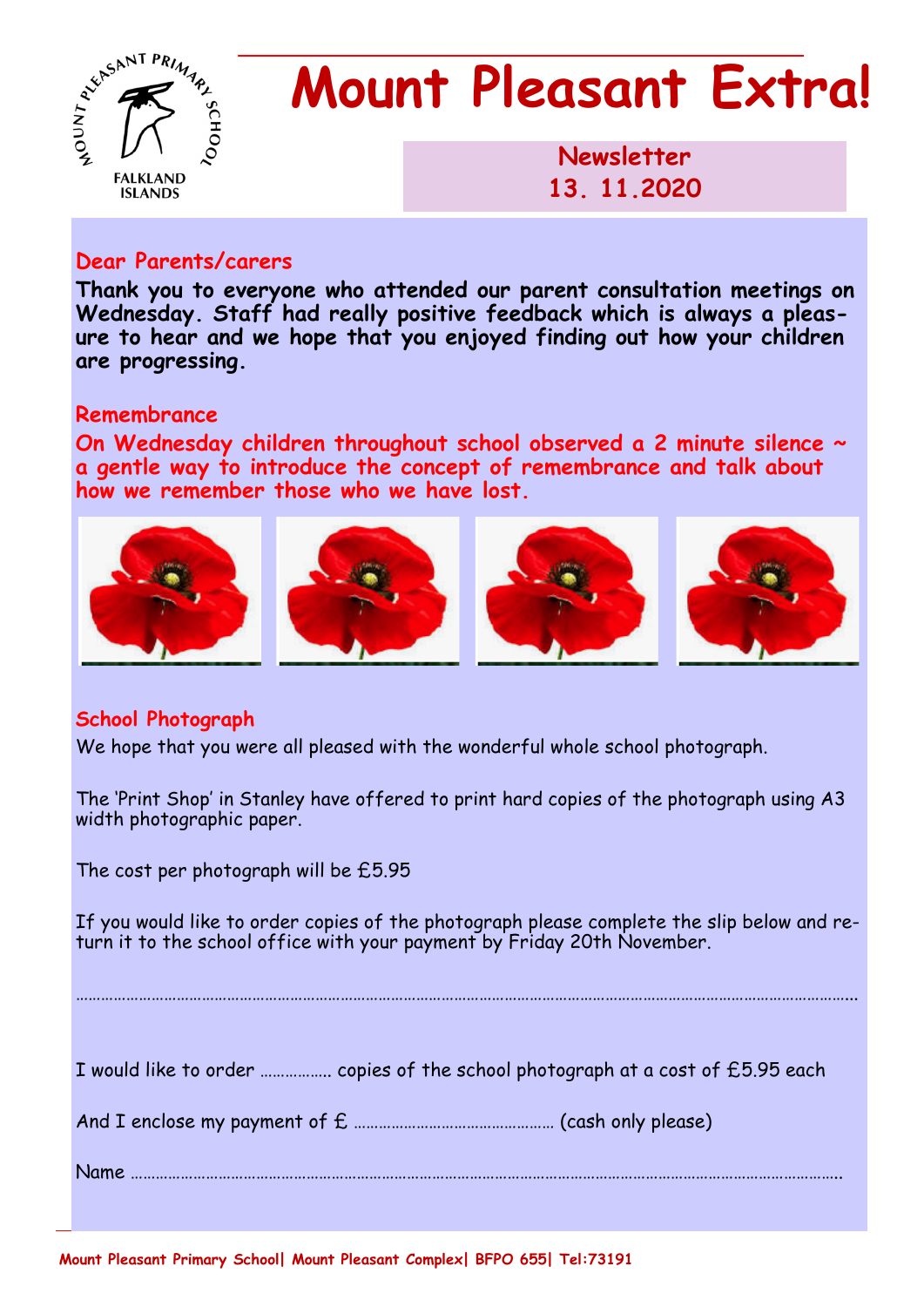

# **Mount Pleasant Extra!**

**Newsletter 1986 13.11.2020** 

#### **Should I be worried, I'm seeing spots?**

You can see that everyone has loved wearing their spotty clothes today and thanks for all donations made.



**Mount Pleasant Primary School| Mount Pleasant Complex| BFPO 655| Tel:73191**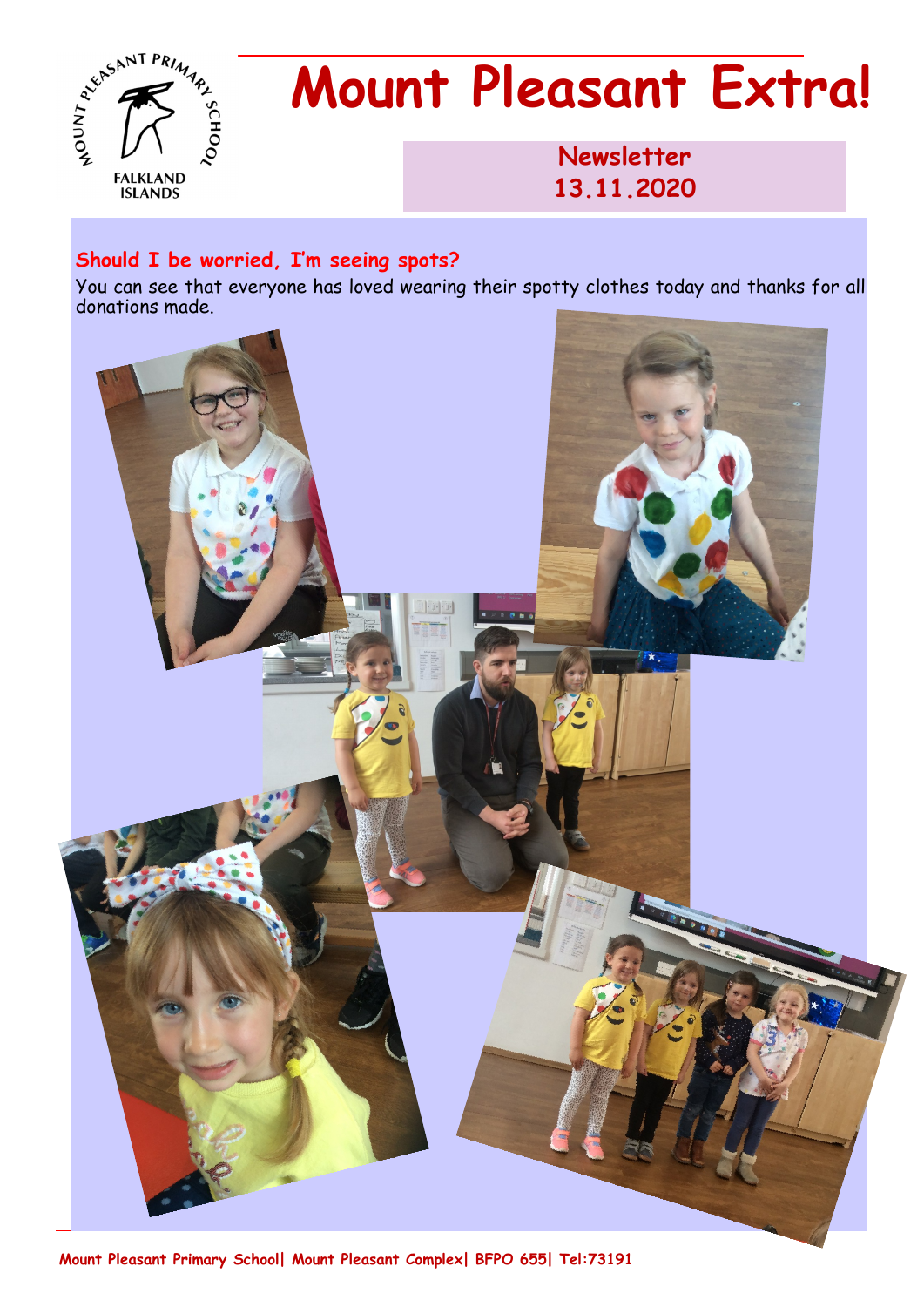

#### **Math's week mentions**

There have been numbers everywhere this week and some outstanding mathematicians who must be mentioned for their effort and achievement:

**Dillon Scott, Merrilees Belcher, Lara Chohan, Poppy Deane, Morgan Scott, Seren Scott, Logan Keenahan.**

**Mr Deane's special 'Awesome Award'**

**This week goes to Henry Belcher who has caught the 'numbers bug' and can't get enough maths homework, he's asking for more maths work at home just because he loves to do it.**

**Now we know who to ask when we have some tricky sums to do!**

**HEAD TEACHER'S awards this week go to:** 

All the children in our Early Years, that's: **Emelia Joel, Catherine Bates, Willow Keenahan, Tilly Pummell and Felicity Bale** ~ **well done** for setting a wonderful example for others to follow in the hall at lunchtimes, you are **super stars!**

The following children have all had a great week showing all round **enthusiasm, effort, kindness for each other and a 'can do' attitude ~ brilliant, keep it up you have been amazing!**

**Isabelle Allen, Poppy Deane, Alice France, Matthew Brown, Poppy Bale and Shishir Gurung.**

Last but not least, **Charlie Dunn** who has worked hard in maths and made **fantastic progress ~ great job!**

**Thank you to all!**

**Enjoy a very pleasant weekend!**

**From all of us at Mount Pleasant School.**